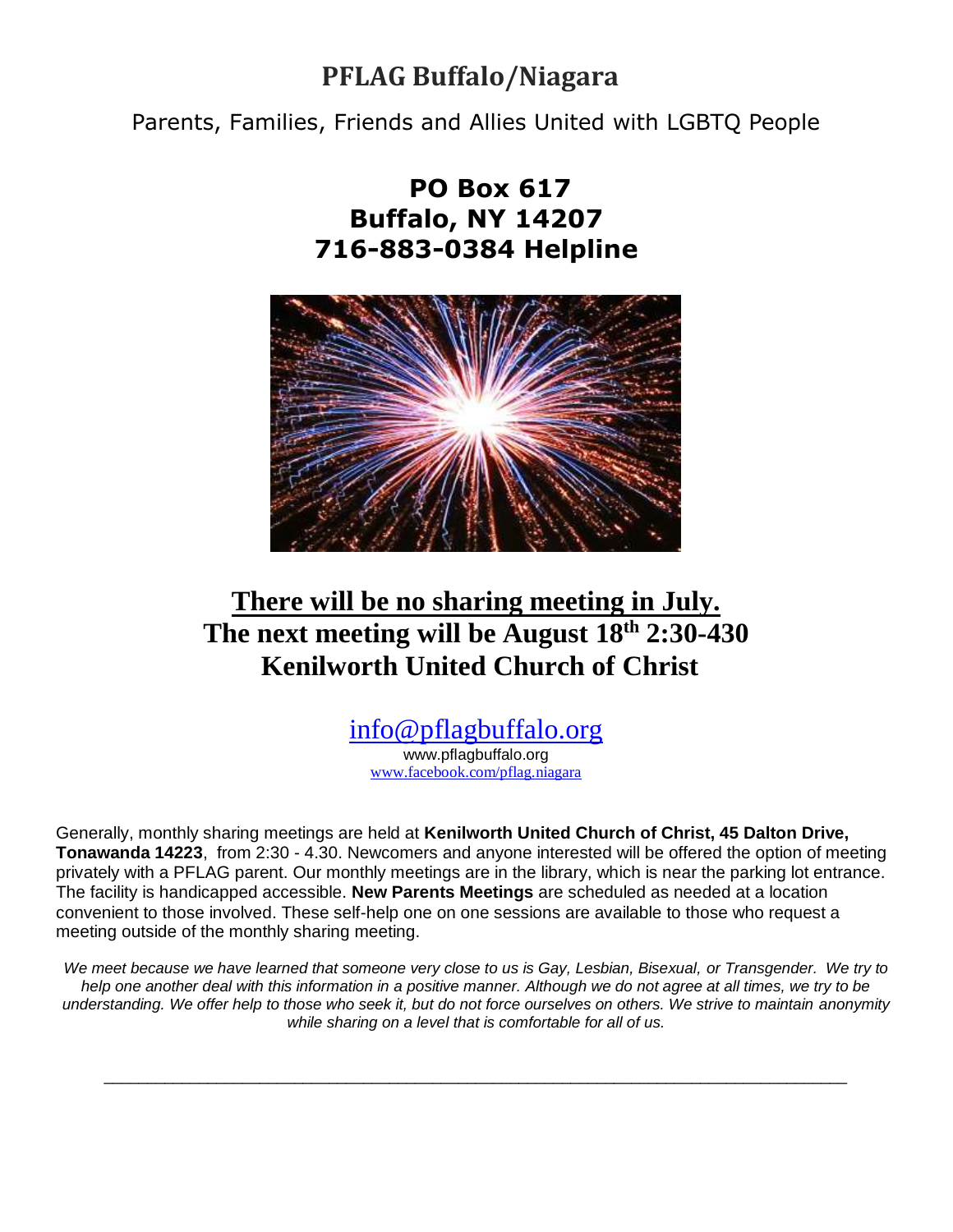# PFLAG News

#### **Congratulations to our 2019 scholarship winners Connie and Elliot!**



 Connie is graduating from West Seneca East High School. She is the first recipient of The \$500.00 Mary L. Hewitt Scholarship, named in memory of PFLAG's and the local LGBTQ community's "mother." Connie was an honor student and will be attending Allegheny College.She plans to study biology and engineering.

 Connie inspires others with her determination. She has overcome many obstacles (including being homeless) to succeed at a high level. She attributes finding support in Syracuse's Q Center and her current school's GSA to instrumental and wants to help others to give back. As one of her referring trachers wrote, "She will no, no doubt, continue active involvement in groups that promote tolerance and understanding."

 Another reference notes that Connie wants to work with LGBTQ homeless youth, as she knows their struggles personally, and wants to work with "organizations that help those young people in particular."

 The \$500.00 Marvin J. Henchbarger Scholarship was awarded to Elliot, a graduating senior at Hamburg High School. This deserving senior will be attending SUNY at Oswego to study psychology with a double minor in expressive arts therapy and gender studies.